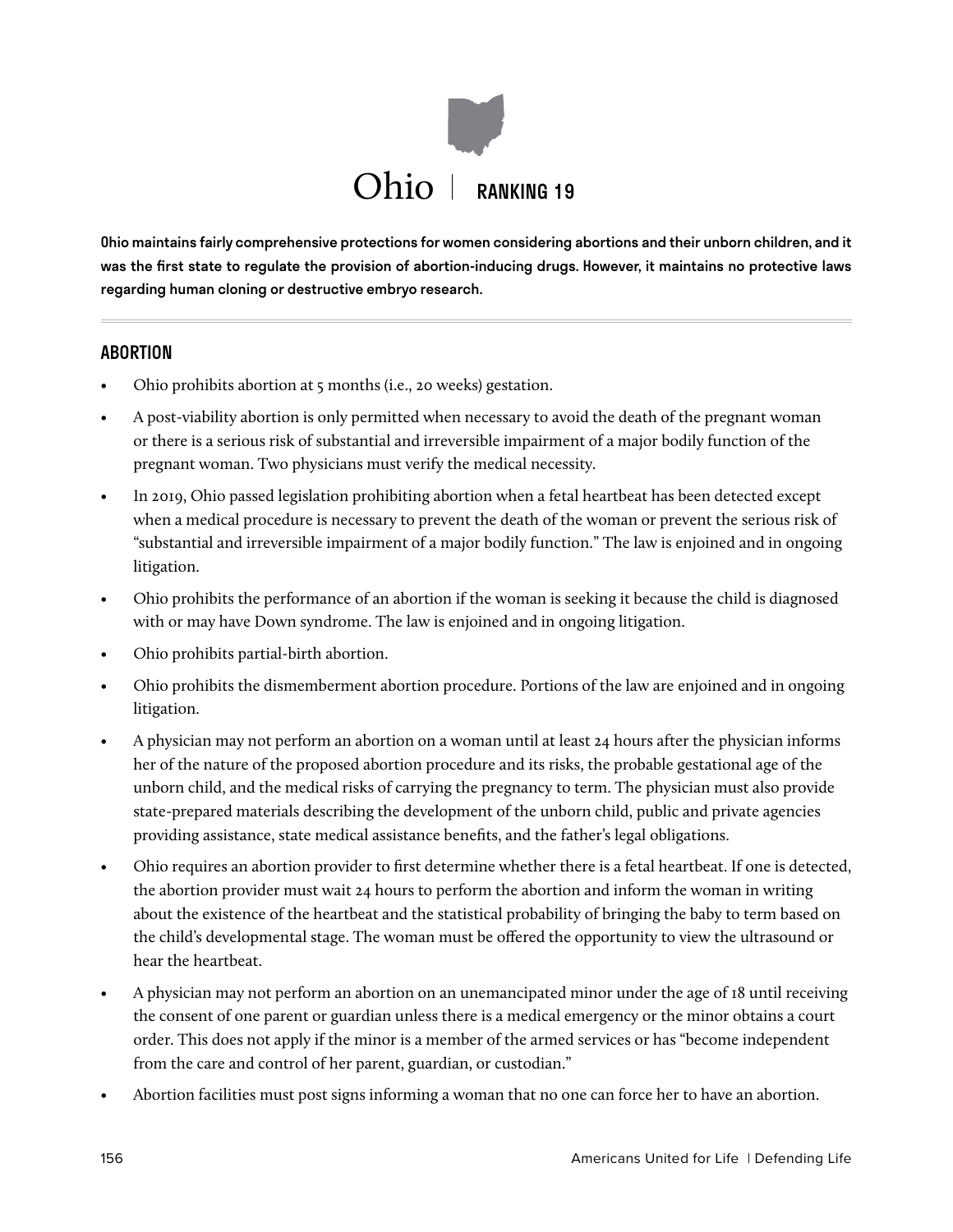The law increases the penalty for domestic violence if the offender knew the woman was pregnant, while also permitting the recovery of compensatory and exemplary damages when mandatory reporters fail to report suspected coercive abuse.

- Ohio licenses and regulates abortion facilities as a subset of ambulatory surgical centers. They are required to maintain emergency transfer agreements with a local hospital.
- Ohio limits the performance of abortions to licensed physicians.
- Ohio has an enforceable abortion reporting law but does not require the reporting of information to the Centers for Disease Control (CDC). The measure applies to both surgical and nonsurgical abortions and requires abortion providers to report information such as the woman's age, the gestational age of the unborn child, and complications.
- Ohio has a law regulating the provision of RU-486 and creating criminal penalties for those providing the drug without following Food & Drug Administration (FDA) guidelines. The law also requires abortion providers to inform the state medical board whenever RU-486 leads to "serious complications."
- Ohio follows the federal standard for Medicaid funding for abortions, permitting the use of federal or state matching Medicaid funds for abortions necessary to preserve the life of the woman or when the pregnancy is the result of rape or incest.
- Ohio maintains a "tiering system" for the allocation of family planning funding including funding for which abortion providers might be eligible. Under the system, first priority for funding is given to public entities that are operated by state or local government entities. Most abortion providers fall into the lowest priority category of this system.
- Ohio law also provides that state or local public funds shall not be used to subsidize abortions, except in cases of life endangerment, rape, or incest.
- Several state funding sources include abortion-related limitations. For example, women's health services grants may not be used to provide abortion services and may not be used for counseling or referrals for abortions, except in cases of medical emergency. Services using these grants must be physically and financially separate from abortion-providing and abortion-promoting activities. In addition, generic services funds may not be used to counsel or refer for abortions, except in cases of medical emergency, and the Breast Cancer Fund of Ohio may not use money for abortion information, counseling, or services, or for any abortion-related activities.
- State employee health insurance may not provide coverage for abortion unless the abortion is necessary to preserve the woman's life, the pregnancy is the result of rape or incest, or an additional premium is paid for an optional rider.
- Ohio offers "Choose Life" license plates, the proceeds of which benefit organizations providing abortion alternatives.

# LEGAL RECOGNITION AND PROTECTION OF UNBORN CHILDREN AND NEWLY BORN INFANTS

• Ohio law states that "[n]o person shall purposely take the life of a child born by attempted abortion who is alive when removed from the uterus of the pregnant woman." The failure to provide medical care or the active taking of life is a first-degree felony.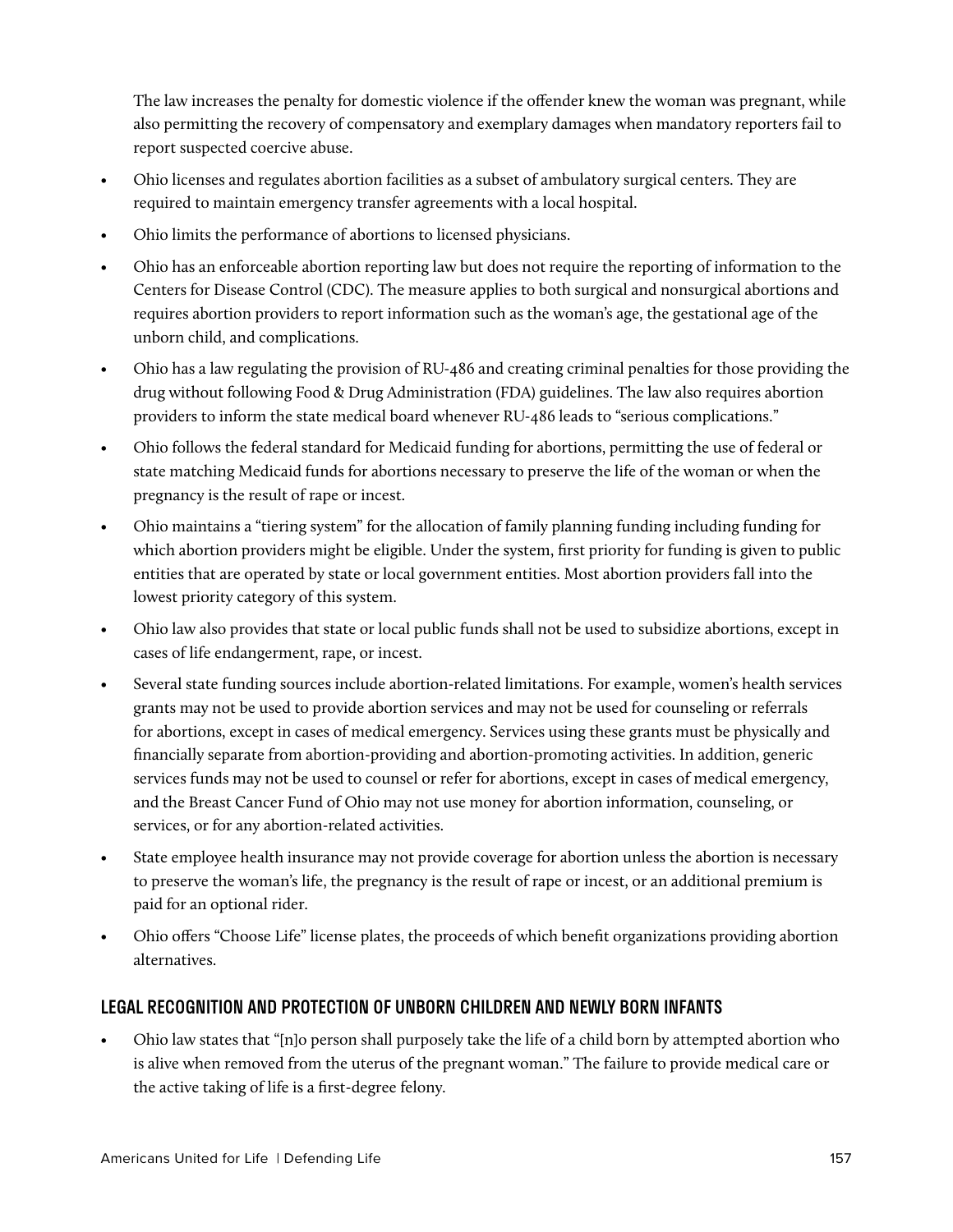- Under Ohio criminal law, the killing of an unborn child at any stage of gestation is homicide, and it defines a nonfatal assault on an unborn child as a crime.
- Ohio allows a wrongful death (civil) action when a viable unborn child is killed through a negligent or criminal act. In 2019, Ohio expanded the instances in which a woman could file an action for the wrongful death of her unborn child.
- Ohio has a "Baby Moses" law, establishing a safe haven for mothers to legally leave their infants at designated places and ensuring the infants receive appropriate care and protection.
- It funds drug treatment programs for pregnant women and newborns.
- Under the Grieving Parents Act, the state permits a fetal death certificate and burial after the death of an unborn child.

### BIOETHICS LAWS

- Ohio maintains no laws regarding human cloning or destructive embryo research.
- Ohio prohibits experimentation on or the selling of aborted fetuses.
- The Ohio Department of Health has been directed to place printable information about umbilical cord blood banking and donation on its website. It also encourages healthcare professionals to provide this information to pregnant women.
- Ohio maintains no comprehensive regulations of assisted reproductive technologies or human egg harvesting but has enacted laws regarding the parentage of donated embryos.

### PATIENT PROTECTION LAWS

Assisting a suicide constitutes a felony.

# HEALTHCARE FREEDOM OF CONSCIENCE

### PARTICIPATION IN ABORTION

- No person is required to participate in medical procedures that result in an abortion.
- A hospital is not required to permit its facilities to be used for abortions.

### PARTICIPATION IN RESEARCH HARMFUL TO HUMAN LIFE

• Ohio currently provides no protection for the rights of healthcare providers who conscientiously object to participation in human cloning, destructive embryo research, or other forms of medical research that violate a provider's moral or religious beliefs.

# WHAT HAPPENS AFTER *ROE* IS OVERTURNED?

• Abortion will be legal up to 20 weeks of pregnancy.